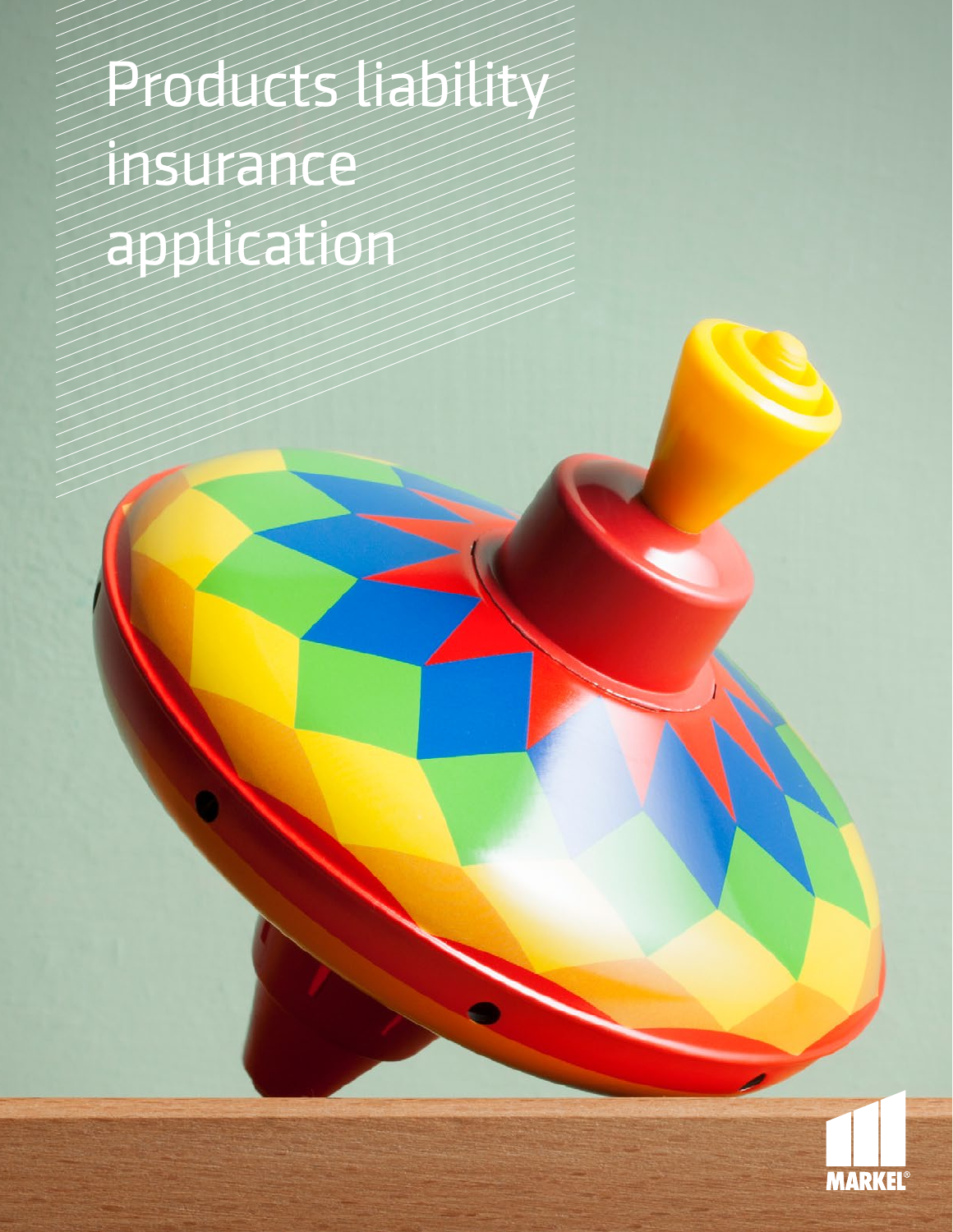#### **Evanston Insurance Company**

If fillable boxes aren't visible, look for a little button at the top that says: "This document contains interactive form fields - Highlight Fields" and make sure it is checked.

If space is insufficient to answer any question fully, attach a separate sheet. If response is none, state NONE.



## **General information**

- 1. (a) Full name of applicant:
	- (b) Principal business premises address:

|     |                                |             | (Street)            |     |                                 | (County) |
|-----|--------------------------------|-------------|---------------------|-----|---------------------------------|----------|
|     | (City)                         |             | (State)             |     |                                 | (Zip)    |
| (c) | Audit contact name:            |             |                     | (d) | Phone number:                   |          |
| (e) | Website address:               |             |                     | (f) | Date established (MM/DD/YYYY):  |          |
| (g) | Applicant is a:<br>corporation | partnership | sole proprietorship |     | limited liability company (LLC) | other    |

### **Products**

#### 1. (a) Product schedule:

| Name: | Description: | Target consumer: |
|-------|--------------|------------------|
|       |              |                  |
|       |              |                  |
|       |              |                  |
|       |              |                  |
|       |              |                  |

| Products from above, the applicant acts as: | 2 | 3 | 4 | Ы |
|---------------------------------------------|---|---|---|---|
| Manufacturer                                |   |   |   |   |
| Wholesaler/distributor                      |   |   |   |   |
| Retailer                                    |   |   |   |   |
| Importer                                    |   |   |   |   |
| Years in the market                         |   |   |   |   |
| Product lifespan (years)                    |   |   |   |   |
| Number of units sold/year                   |   |   |   |   |
| Cost per unit                               |   |   |   |   |
| Gross sales total                           |   |   |   |   |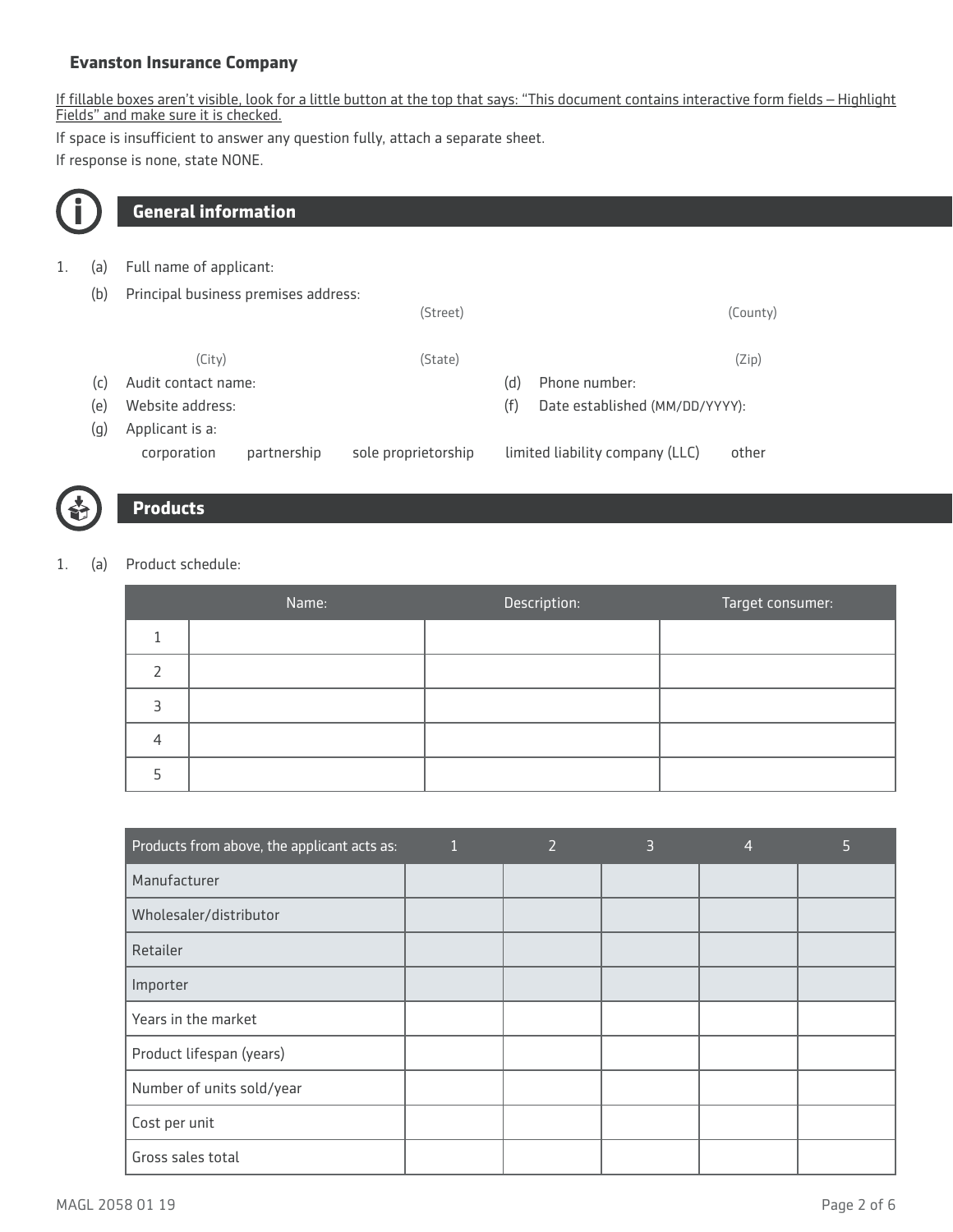#### 2. Total gross receipts:

|    | (a) | Estimated domestic annual gross sales for the coming year: \$                                      |                |
|----|-----|----------------------------------------------------------------------------------------------------|----------------|
|    | (b) | Estimated foreign gross sales for the coming year: \$                                              |                |
|    | (c) | Annual gross sales last twelve months: \$                                                          |                |
|    | (d) | Gross sales for 2nd Prior Year: \$                                                                 |                |
|    | (e) | Gross sales for 3rd Prior Year: \$                                                                 |                |
| 3. |     | Does the applicant have any operations, and/or any receipts or income from any products, goods or  | N <sub>0</sub> |
|    | (a) | If yes, provide details.                                                                           |                |
| 4. |     | Is the applicant considering any change in the mix of products, goods, services and/or operations, | No             |
|    | (a) | If yes, provide details.                                                                           |                |
| 5. |     |                                                                                                    | No             |
|    | (a) | If yes, provide details.                                                                           |                |
| 6. |     | Are any of the applicant's products or services used in connection with:                           |                |
|    | (a) |                                                                                                    | No             |
|    | (b) |                                                                                                    | No             |
|    | (c) |                                                                                                    | No             |
|    | (d) |                                                                                                    | No             |
|    | (e) |                                                                                                    | No             |
|    | (f) |                                                                                                    | No             |
|    |     |                                                                                                    |                |

# **Processing and quality control**

#### 1. Processing

 $\frac{1}{62}$ 

|    | (a) | Do any products or ingredients or components thereof, originate from outside the United States?Yes | No |
|----|-----|----------------------------------------------------------------------------------------------------|----|
|    |     | (i)<br>If yes, specify:                                                                            |    |
|    |     | (ii)<br>The country(ies) of origin:                                                                |    |
|    | (b) | Do others manufacture, assemble, package or install products under applicant's name or label?Yes   | No |
|    | (c) | Does the applicant manufacture, assemble, package, or install products for others under their      |    |
|    |     |                                                                                                    | No |
|    |     | (i)<br>If yes, explain.                                                                            |    |
| 2. |     | Quality control and record keeping                                                                 |    |
|    | (a) |                                                                                                    | No |
|    | (b) |                                                                                                    | No |
|    |     | (i)<br>If yes, how long does the applicant keep quality control and testing records?               |    |
|    | (c) |                                                                                                    | No |
|    | (d) |                                                                                                    | No |
|    | (e) | Does the applicant require certificates of insurance evidencing products liability insurance       | No |
|    | (f) |                                                                                                    | No |
|    | (g) |                                                                                                    | No |
|    |     |                                                                                                    |    |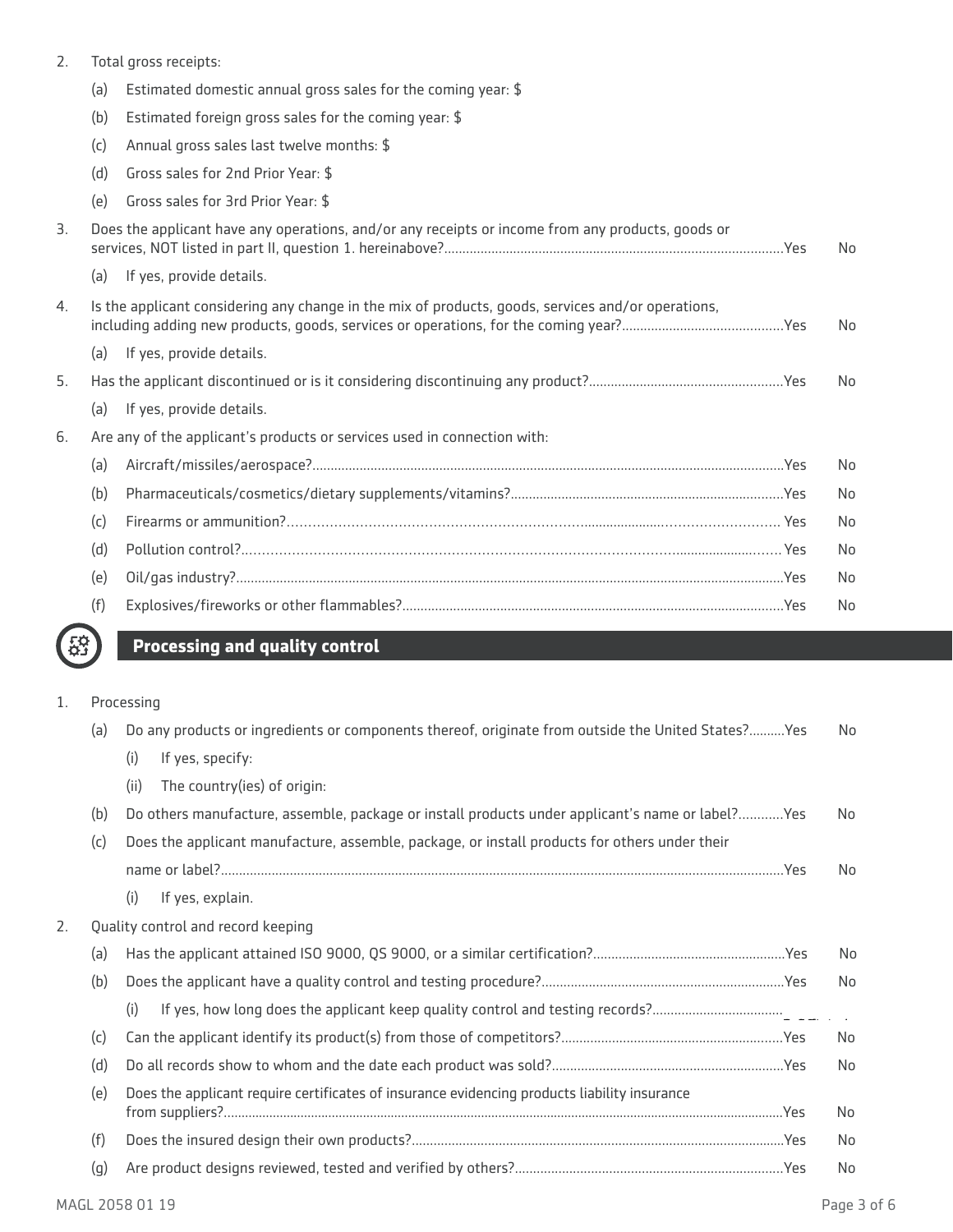| (h) | Does the applicant have a specific program to withdraw known or suspected defective products<br>Yes                                                                                                   | No  |
|-----|-------------------------------------------------------------------------------------------------------------------------------------------------------------------------------------------------------|-----|
| (۱) |                                                                                                                                                                                                       | No. |
|     | If yes, explain.<br>(i)                                                                                                                                                                               |     |
| (i) |                                                                                                                                                                                                       | No  |
| (k) | Have any of the applicant's products or ingredients or components thereof, ever been the subject<br>of any investigation, enforcement action, or notice of violation of any kind by any governmental, | No  |
|     | If yes, provide details.                                                                                                                                                                              |     |

#### **Insurance information**

- 1. (a) Limits of liability: Indicate the limits of liability requested: \$ (per occurrence) / \$ (per aggregate)
	-

- (b) Indicate the type of attachment requested: Deductible Self insured retention
	- (c) Indicate the attachment amount requested: \$

#### **The company does not guarantee to offer any of the above limits and/or deductibles.**

- 2. Provide the following for present product liability insurance: If none, check here
	- (a) Insurance limits of company liability:
	- (b) Deductible/SIR:
	- (c) Expiration dates (MM/DD/YYYY):
	- (d) Retroactive/prior acts date:



#### **Claim history**

1. Has any claim for product or general liability been made against any person(s) or organization(s) proposed for this insurance during the last five (5) years?..........................................................................................Yes [ ] No [ ]

If yes, provide a description of any loss greater than \$10,000.

| Year | Total incurred Date of loss info | Description |
|------|----------------------------------|-------------|
|      |                                  |             |
|      |                                  |             |
|      |                                  |             |
|      |                                  |             |
|      |                                  |             |

2. Is (are) any person(s) or organization(s) proposed for this insurance aware of any fact, incident, circumstance, situation, condition, defect or suspected defect which may result in a product or general liability claim, such that would fall under the proposed insurance?.............................................................Yes [ ] No [ ]

If yes, provide details.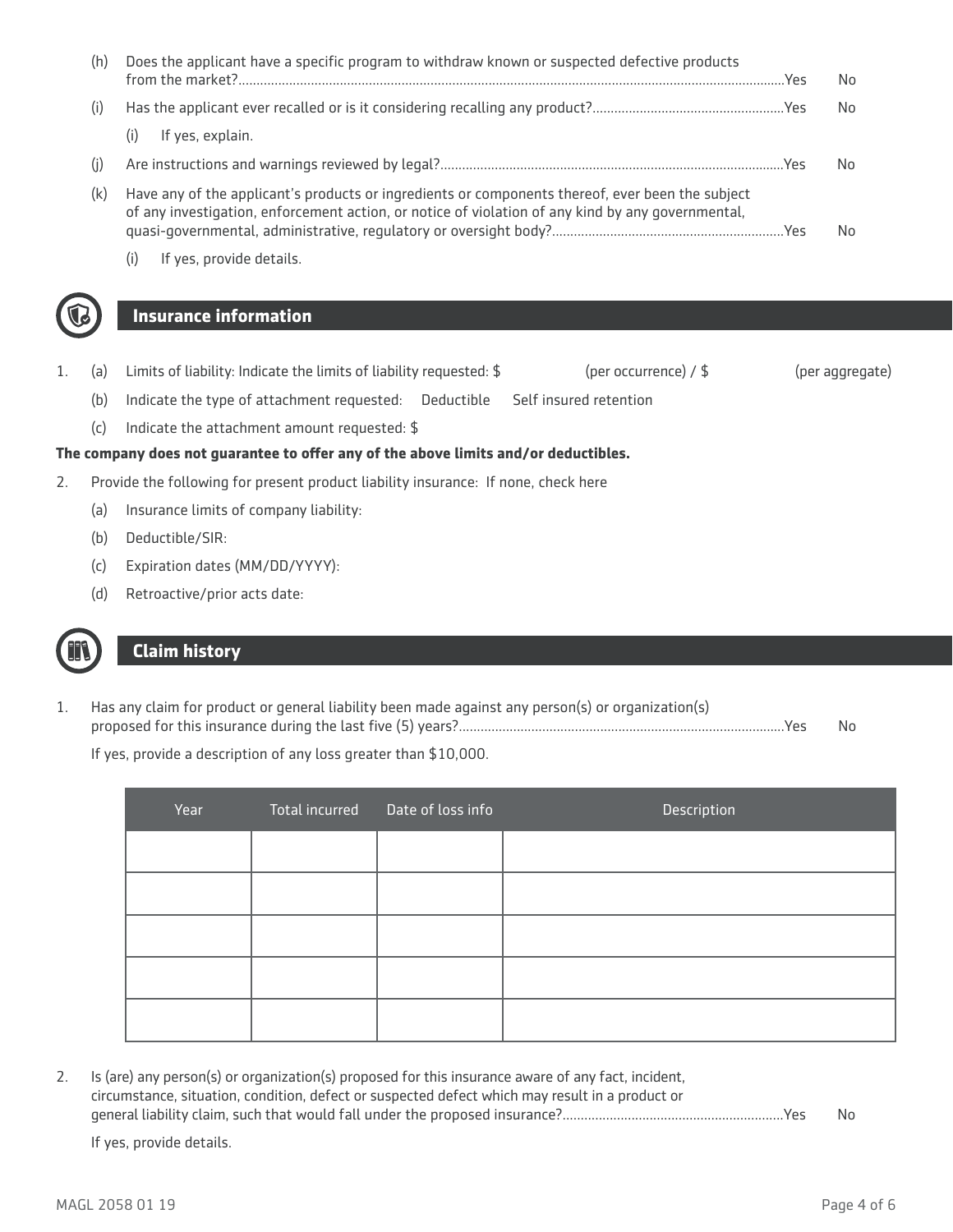

1. As part of this application attach the following: Brochures; labels; and instructions.

#### **Notice to the applicant - please read carefully**

No fact, incident, circumstance, situation, condition, defect or suspected defect indicating the probability of a claim or action for which coverage may be afforded by the proposed insurance is now known by any person(s) or organization(s) proposed for this insurance other than that which is disclosed in this application. It is agreed by all concerned that if there is knowledge of any such fact, incident, circumstance, situation, condition, defect or suspected defect any claim subsequently emanating therefrom shall be excluded from coverage under the proposed insurance.

This application, information submitted with this application and all previous applications related hereto and material changes to any of the foregoing of which the underwriting manager, Company and/or affiliates thereof receives notice is on file with the underwriting manager, Company and/or affiliates thereof and is considered physically attached to and part of the policy if issued. The underwriting manager, Company and/or affiliates thereof will have relied upon this application and all such attachments in issuing the policy.

For the purpose of this application, the undersigned authorized agent of the person(s) and organization(s) proposed for this insurance declares that to the best of his/her knowledge and belief, after reasonable inquiry, the statements in this application and in any attachments, are true and complete. The underwriting manager, Company and/or affiliates thereof are authorized to make any inquiry in connection with this application. Signing this application does not bind the Company to provide or the applicant to purchase the insurance.

If the information in this application and any attachment materially changes between the date this application is signed and the effective date of the policy, the applicant will promptly notify the underwriting manager, Company and/or affiliates thereof, who may modify or withdraw any outstanding quotation or agreement to bind coverage.

If the policy for which application is made is for claims made coverage, the undersigned declares that the person(s) and organization(s) proposed for this insurance understand that coverage for which this application is made applies:

- (i) Only to "claims" first made during the "policy period"; unless an extended reporting period is exercised. If an extended reporting period is exercised, the policy shall also apply to "claims" first made during the extended reporting period; and
- (ii) Unless amended by endorsement, the limits of liability contained in the policy shall be reduced, and may be completely exhausted by "claim expenses" and, in such event, the Company will not be liable for "claim expenses" or the amount of any judgment or settlement to the extent that such costs exceed the limits of liability in the policy and unless amended by endorsement, "claim expenses" shall be applied against the "deductible".

#### **Warranty**

I/We warrant to the Company, that I/We understand and accept the notice stated above and that the information contained herein is true and that it shall be the basis of the policy and deemed incorporated therein, should the Company evidence its acceptance of this application by issuance of a policy. I/We authorize the release of claim information from any prior insurer to the underwriting manager, Company and/or affiliates thereof.

Note: This application is signed by undersigned authorized agent of the applicant(s) on behalf of the Applicant(s) and its owners, principals, partners, directors, officers and employees.

Must be signed by the owner, principal, partner, executive officer or equivalent (within 60 days of the proposed effective date).

| Name of applicant:      | Title: |
|-------------------------|--------|
|                         |        |
| Signature of applicant: | Date:  |

**Notice to applicants:** Any person who knowingly and with intent to defraud any insurance company or other person files an application for insurance or statement of claim containing any materially false information or conceals for the purpose of misleading, information concerning any fact material thereto, commits a fraudulent insurance act, which is a crime and subjects the person to criminal and civil penalties.